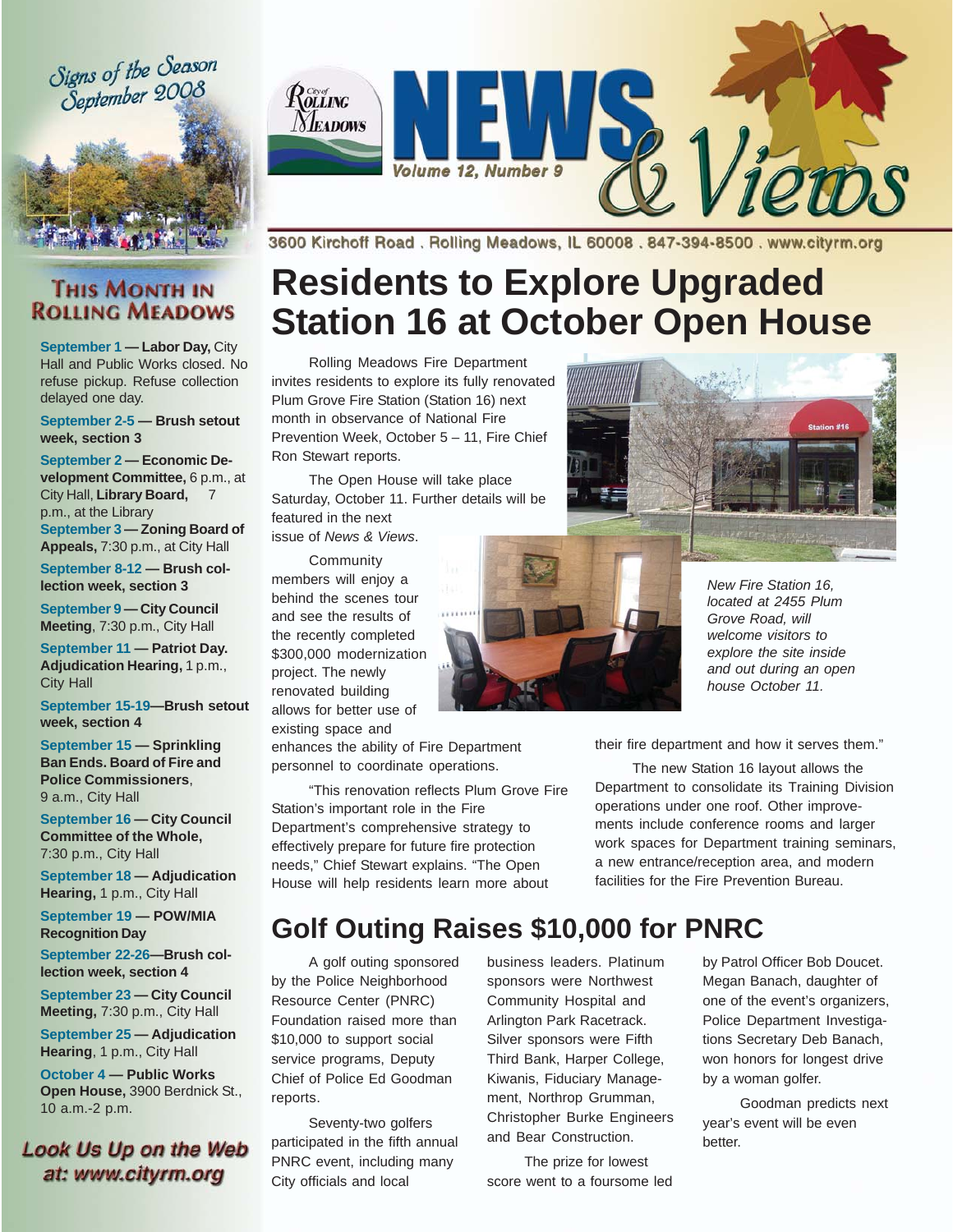#### **Council Approves Increase in Vending Machine Licensing Fee**

Aldermen continued their efforts to bring City fees up to current market standards by approving an increase in the vending machine licensing fee. It had remained unchanged since 1998.

The increase, which will go into effect in January 2009, is designed to offset the cost of regulating the 433 vending machines currently in operation within City limits.

Vending machine licenses will increase from \$12 to \$37, while costs for gumball or other "novelty" machines will rise to \$15.

The ordinance approved by City Council also creates a new fee structure for ice machines. Businesses who operate one of these machines on their premises will pay an annual fee of \$50.

Revenue generated from the vending machine licensing fee goes to the City's General Fund.

## **Rolling Meadows Soccer Club Gets a 'Kick' Out of Competition Against Swedish Team**

A huge crowd at the Rolling Meadows Park District Community Center in July enjoyed an evening of friendly international soccer matches pitting two local girls teams against visiting clubs from Sweden.

The U14 and U16 teams, part of Rolling Meadows Soccer Club, hosted Azalea BK's Team Passion and Team Joy, who were wrapping up their visit to the U.S. after competing in the Schwan's USA Cup in Blaine, MN.

Swedish team members, who had been staying with Chicago Soccer Club families in Naperville, eagerly agreed to take part in the event, which featured two friendly, or scrimmage, matches. The first match ended in a 2-2 tie. The second ended with a 2-0 victory by the visiting team.

The event featured a barbeque and raffle drawings, international camaraderie, representatives from the Illinois Women's Soccer

*Mayor Ken Nelson (below) leads the teams onto the field before the first of two scrimmage matches.*



League, and a visit by members of the Chicago Red Stars, a new women's

professional soccer team that will begin play in 2009. Mayor Ken Nelson represented the City during the gala.

"It was everything youth soccer should be," explains event organizer Mike Canace, Rolling Meadows Soccer Club Director of Travel Soccer and Communications. "The kids really enjoyed playing against an international team, and the atmosphere was electric. We really appreciate Rolling Meadows Park District for helping create such an eventful evening," he adds.

### **Early Voting October 13 – 30 For November Election**

Rolling Meadows residents who are registered to vote by the October 7 deadline will be able to cast ballots in advance of the November 4 General Election at any of the early voting sites being established by the Cook County Clerk's Office.

'Early' voting will be

available between Monday, October 13, and Thursday, October 30. Hours are 8:30 a.m. – 5 p.m., Monday through Friday. Extended weekend hours will be available one Saturday during the month of October.

If getting to the polls on November 4 is a problem,

consider casting your ballot absentee. Absentee ballot applications are available at City Hall or by contacting the County Clerk's Office.

For more information on early or absentee voting, call the Cook County Clerk's Office at 312-603-0906, or visit **www.voterinfonet.com.**

### **Effective Brush Pickup Program Minimizes Need for City Officials to Declare 'Major Storm Events'**

Maintaining an effective program to help residents dispose of storm-related brush minimizes the need for City officials to declare a "major storm event" and schedule emergency chipper service, Public Works Director Fred Vogt explains.

"There have only been two instances in the last several years where we scheduled emergency pickups following severe

storms," Vogt explains. "The decision to declare a major storm event is very subjective, and must take into account our limited resources."

Vogt believes residents are much better served by the range of options available for brush pickup throughout the year, including:

#### ● **Curbside Brush**

**Pickup** – The City provides curbside brush pickup twice per year. Residents may place branches less than 6 inches in diameter at the curb during

regularly scheduled weeks in May, June, August and September.

#### ● **Regular Refuse**

**Pickup** – Homeowners may also cut branches to 4' in length, bundle and tie with string, and place at the curb with yard waste on regularlyscheduled refuse pickup days.

#### ● **Special Pickups** –

Residents may also contact Public Works to schedule a special pickup for an additional fee.

In cases of extensive, City-wide storm damage, Public Works will schedule an emergency brush pickup, such as in July 2006 and August 2007, when Mother Nature unleashed her fury on the northwest suburbs. Plans include communicating the details of the pickup to residents by contacting local media who cover Rolling Meadows, and posting information on Cable TV Channel 6 and on the City Hall message board.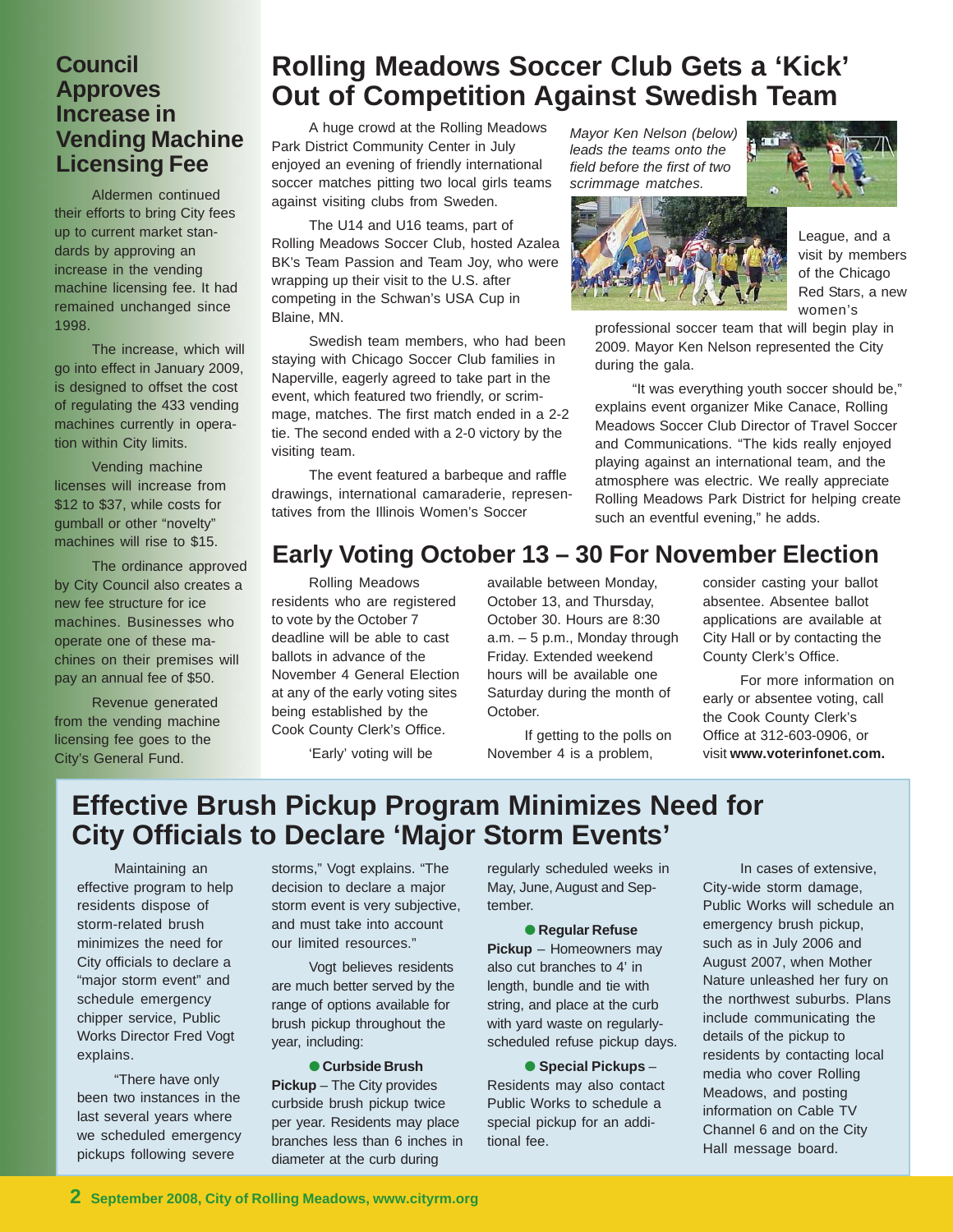## **'Ugly' Economy Sets Stage for 2009 Budget Deliberations**

In the midst of an economy Finance Director Jim Egeberg calls "very ugly," City Council will begin discussing ways to close a projected budget gap of nearly \$1 million during the September 16 Committee of the Whole meeting.

"Prevailing economic conditions are requiring businesses across the board to raise prices and/or cut costs in order to maintain profitability. Rolling Meadows is faced with these very dilemmas going into our 2009 budget discussions," Egeberg says.

A Five-Year Financial and Capital Plan presented to City Council last month concluded that Rolling Meadows is not immune to the current economic environment. The City is faced with declining revenues and rapidly escalating costs, which have resulted in a steep reduction in its cash reserves.

"We've had to absorb a 43% increase in fuel and vehicle costs, a 15% increase in the cost of purchasing water from Chicago, and a 9% increase in refuse pickup costs due to rising fuel

prices," Egeberg explains.

The burden of rising costs is compounded by major declines in sales tax revenues. Building permit applications and fees have

also dropped dramatically, victims of the soft economy.

Already this year, slower revenue streams have created a potential shortfall of

*"We've had to absorb a 43% increase in fuel and vehicle costs, a 15% increase in*



*the cost of purchasing water from Chicago, and a 9% increase in refuse pickup costs due to rising fuel prices."*

*—Jim Egeberg,*

*Finance Director*

\$600,000 to \$1 million dollars. To help close the gap, City officials instituted an immediate hiring freeze expected to save almost \$500,000 this year and more than \$800,000 in 2009.

Proposed elements of the preliminary 2009 budget draft include:

● A 7.4% increase in the property tax levy to fund \$2 million in contributions to the Police and Fire Pension Funds,

● A 5% increase in the City's Stormwater Fund,

● Adjust fees to reflect market rates,

● Cut \$1.1 million from the operating budget of each City department, freezing spending at 2008 levels.

City officials may also consider implementing a revenue surcharge on utilities, such as natural gas or electricity.

"Painful choices will need to be made over the next several months in order to keep Rolling Meadows financially sound, provide effective services and, most importantly, limit costs for those we serve," Egeberg adds.

## **Police Sponsor Fourth 'National Night Out' To Address Crime Prevention, Drug Awareness**

Rolling Meadows' 4th annual National Night Out celebration in August offered an

evening of family activities and community spirit, while successfully raising awareness of crime prevention, drug awareness and fire safety, Community Involvement Officer Mark Mrozek reports.



*Face painting (above) and carnival games were among the highlights of the City's National Night Out celebration.*

The free event, held at the Rolling Meadows Park District Community Center, was part of a national effort to heighten crime and drug prevention awareness. Families enjoyed free food, giveaways, carnival games, a raffle and roving entertainers. Guests who stopped by informational tables staffed by Park District, Police and Fire Department representatives received a pass for a free swim at the Park District pool.

"National Night Out is designed to

heighten crime and drug awareness, generate support for local anti-crime efforts, and strengthen the bonds between public safety profession-

als and those they serve," Mrozek explains. "We were able to reach out to many families and provide

valuable safety information in a setting where everyone could have a good time. The event also sends a message to criminals that our neighborhoods are organized and ready to fight back."

The National Association of Town Watch (NATW) developed the first National Night Out in 1984. According to the organization's Website, the event has grown to involve 34 million people in more than 10,000 communities.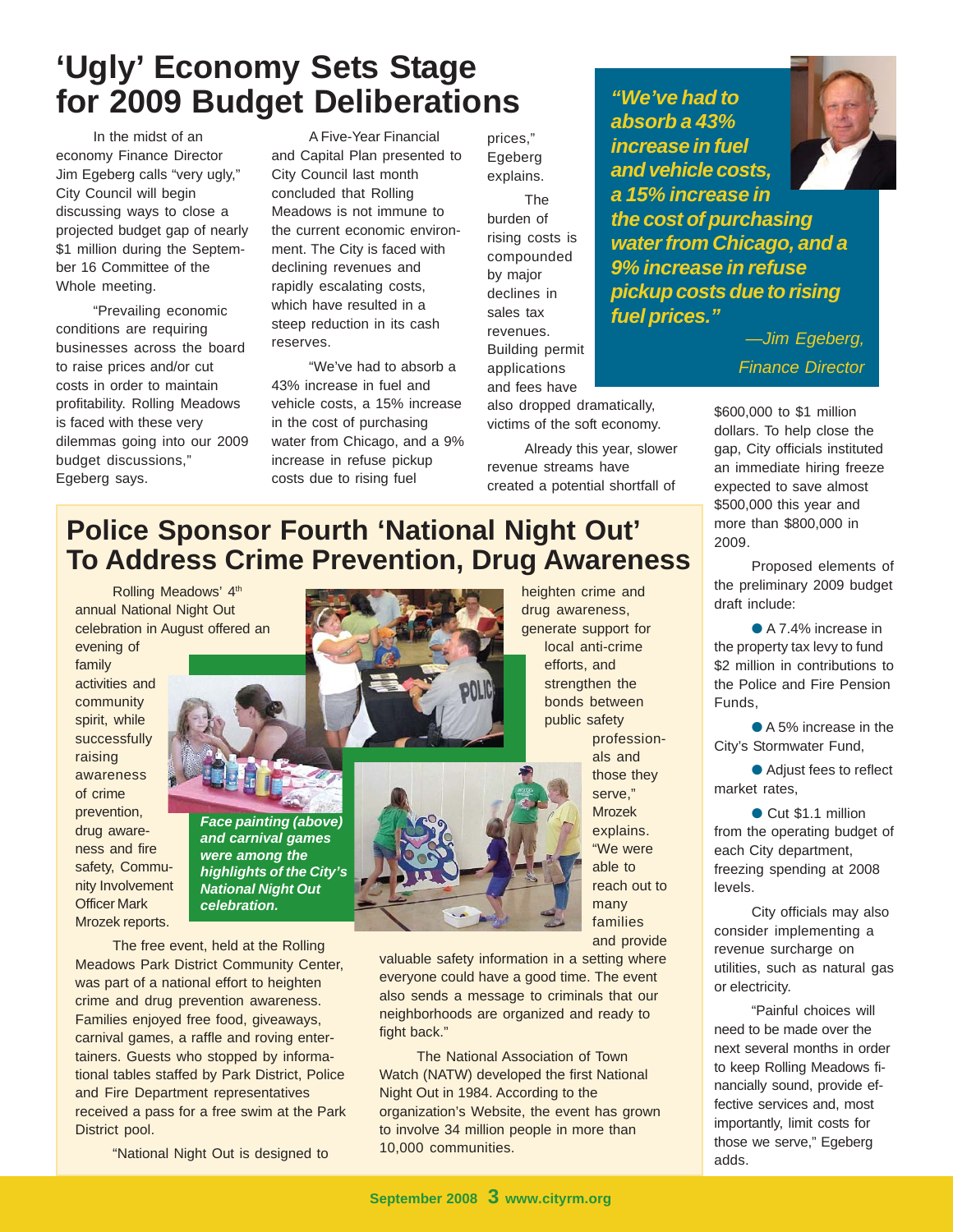## **Police Warn Seniors to Be Aware Of 'Grandparent' Scam**

senior citizens to be wary of a supposed grandchild in trouble who calls for money. It's very likely not your grandchild calling but a scam artist trying to steal from you.

"Many older citizens are fooled by this scam because of bad phone connections, hearing impairment, or other complications," says Commander Tom Calcagno. "It's important that victims of these crimes know that they have done nothing wrong, that the criminals who perpetrate these scams are preying on the good nature of caring, intelligent people."

The scam works like this: A caller, usually male, contacts an elderly person and identifies himself as the victim's teenaged grandchild. The "grandchild" tells the victim he's been arrested in Canada

for fishing without a license, or a similar petty offense. He's embarrassed to tell his parents and asks the friendly grandparent to wire money, often to a Wal-Mart in Canada. Sometimes, a second person interjects, acting as a police officer or attorney to lend credibility to the story.

Police warn seniors not to offer any information to such a caller. If the caller says, "This is your favorite grandson," ask which one. If the caller asks you to guess who it is, refuse to answer, saying, "I don't know who this is. Who is it?"

"Wiring money is one of the most common ways people lose money to con artists," Commander Calcagno warns. He and two other Rolling Meadows police officers, Mark Mrozek and Scott McCormack, have received special training as senior services officers.

"The training has helped to make us more aware of crimes affecting seniors. We recognize that seniors are often targeted because they generally have more access to disposable income than others. In addition, they're generally more willing to answer the door or respond to telephone calls," Officer Mrozek says.

"No one should be ashamed if they have been the victim of a crime. We want Rolling Meadows' seniors to know they have advocates in the police department. We encourage them to call the police department so we can prevent others from being victimized, too.

We're not going to tell family members or do anything to embarrass them. Our intent is to help and protect the seniors in our city," Officer Mrozek adds.

#### **Rolling Meadows City Managers**

**Tom Melena: 2001 – 2009 Bill Barlow: 1995 – 2000 Robert Beezat: 1991 – 1995 Daniel Wentzloff: 1988 – 1990 James Turi: 1980 – 1988 Thomas Palmer: 1977 – 1980 James Watson: 1969 – 1975 Gary McKenzie: 1968 - 1969**

Applications came from Illinois and many states around the country, including Arizona, New Hampshire, New York, Rhode Island, and Texas, and one foreign country, Taiwan, according to PAR Group Vice President Mark Morien.

Morien says response to the City's position announcement

exceeded expectations. Other similar searches conducted recently have drawn 35-38 applicants. "This speaks well for Rolling Meadows and for interest in the community," he adds.

PAR Group officials are now reviewing applications and checking references before submitting a confidential report to City Council during the first week of September that will name 10-12 finalists. By mid-August, they had narrowed the field to 18 applicants. PAR Group will meet with City Council September 10 to review their report, discuss impressions gained during telephone interviews and information gleaned from reference checks.

City Council will review information about each of the finalists and select six for interviews scheduled October 3 and 4. After interviewing all six on October 3, Council will invite up to three candidates back for a second interview on October 4. The objective will be to select a new City Manager by the end of October, with time for a transition before City Manager Tom Melena retires at yearend, after more than seven years on the job.

*Of the eight municipal professionals who have served as City Manager of Rolling Meadows, Tom Melena, who*

*will retire in January, holds the second-longest tenure, at seven years, five months. Historically, the average tenure of a Rolling*



*Meadows City Manager is just under five years.*

Seniors who want assistance are encouraged to call Commander Calcagno (847-870- 9042) and Officers Mrozek (847- 870-9078) or McCormack (847- 870-2661) on their direct telephone lines.



## **43 Applications Received for** Rolling Meadows police officers warn **Example 2016** We ashamed **City Manager**

Forty-three applications for Rolling Meadows City Manager were received before the August 8 deadline, The PAR Group, Lake Bluff, the City's professional recruiting consultants, reports.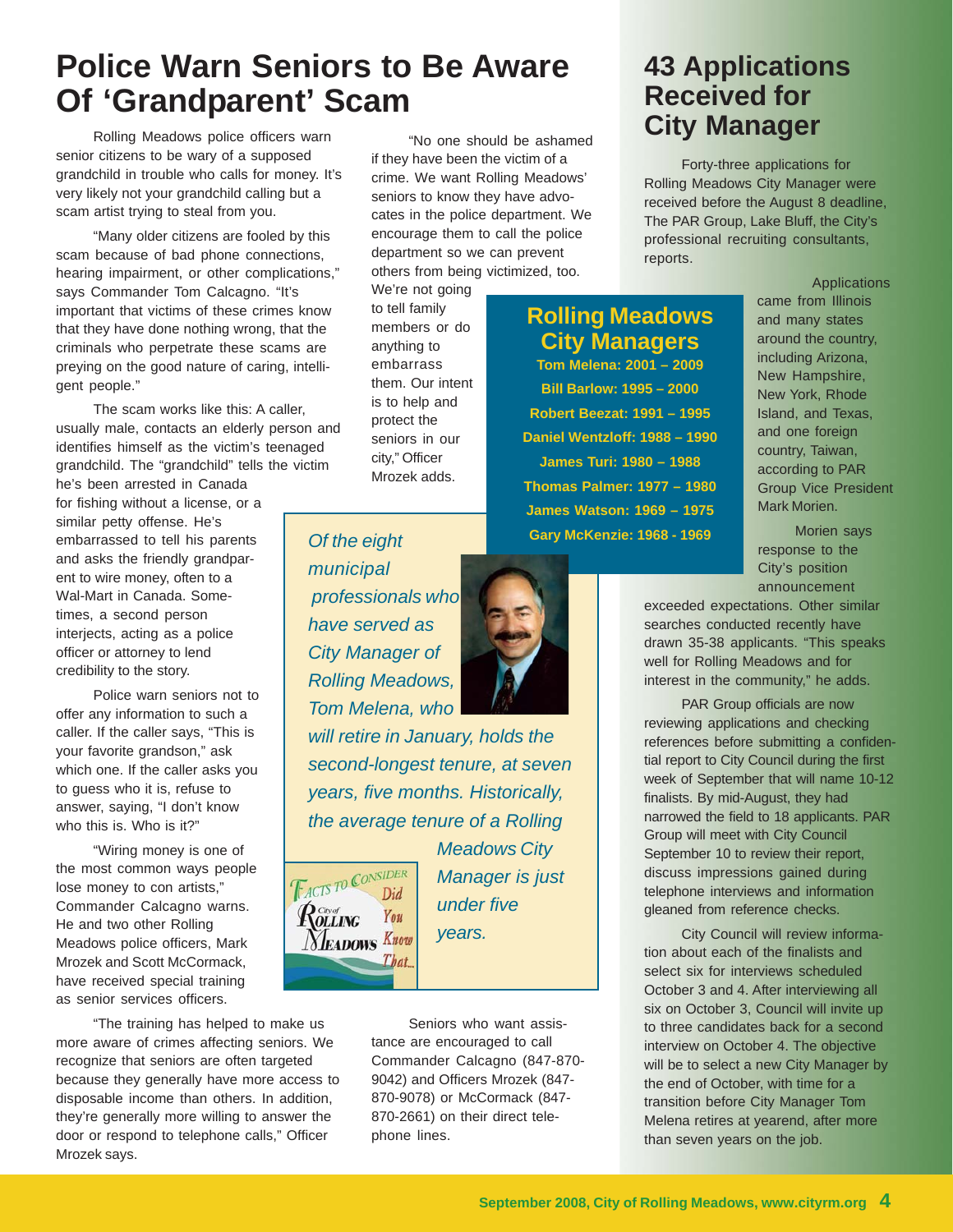### **Completion of Major Road Construction Projects Brings Relief to Residents, Businesses, Motorists**

BY FRED VOGT, DIRECTOR OF PUBLIC WORKS

Residents, local businesses and motorists on the City's southwest side have surely felt frustrated over the seemingly endless road construction projects to improve Plum Grove and Old Plum Grove Roads.

While it's been a long, difficult time for many, the project to widen Plum Grove Road

*"A wider Plum Grove Road will reduce traffic gridlock and enhance the ability of motorists to reach businesses in the area."*

*— Fred Vogt, Director of Public Works*

is essentially complete. Meanwhile, Cook County engineers believe Old Plum Grove Road will be finished in December.

#### **Plum Grove Road Widening**

As the September issue of *News & Views* went to press, the project to widen Plum Grove Road was in its final stages. In spite of numerous delays caused by underground utility line relocation, weather, and necessary land acquisitions, the project is only a couple of weeks behind schedule.

With all four lanes open to traffic by early August, work turned to parkway grading and landscaping, completion of sidewalks and permanent driveways to adjacent properties, and electrical work. Installation of surface asphalt, pavement stripping and new traffic

signals complete the project, which got under way in July 2007.

As a main arterial route leading north to Palatine and south to Schaumburg on the City's west side, a wider Plum Grove Road will reduce

> traffic gridlock and enhance the ability of motorists to reach businesses in the area.

#### **Old Plum Grove Reconstruction Under Way**

Following several recent delays, the Cook County Highway Department (CCHD)

commenced work in July on the reconstruction of Old Plum Grove Road, located between Quentin and Plum Grove/Meacham Roads.

The project includes construction of new storm sewers, sanitary sewers and natural gas mains, which began earlier this summer. Traffic flow will be restricted to one lane, westbound, for the duration of the project.

CCHD anticipates all work will be completed by year's end. Unfortunately, we do not have much control over the county's construction timetable. Following the project's completion, the county will transfer jurisdiction of Old Plum Grove Road to Rolling Meadows.

In other words, we're almost there. I appreciate the patience of all the residents, businesses and motorists who have dealt with the burden of construction over the past year. The resulting road enhancements are an important improvement to the City's overall infrastructure.

#### **Annual Audit Gives City 'Clean Bill of Health'**

A report by independent auditors gave Rolling Meadows' financial operations a clean bill of health, demonstrating the integrity and legitimacy of the City's 2007 budget reports.

State law requires municipalities to undergo an Annual Audit by an independent certified public accountant. The Oak Brook-based accounting firm of Selden Fox, Ltd., determined that the City is in conformity with regularly accepted accounting principles.

Meeting high financial accountability standards is nothing new for Rolling Meadows. For the last 21 years, the Government Finance Officers Association of the United States and Canada (GFOA) has presented the City with the Certificate in Achievement for Excellence in Financial Reporting. City officials plan to make it 22 years.

"We believe our current comprehensive annual financial report continues to meet the Certificate of Achievement Program's requirements, and we are submitting it to the GFOA to determine its eligibility for another certificate," Finance Director Jim Egeberg says.

### **Twelve On Board as Public Works Plans 2009 Citizens Training Academy**

The Department of Public Works will host a second Citizens Training Academy in March 2009, and twelve Rolling Meadows residents have already registered for the program, Assistant Director Bob Hartnett reports.

Public Works launched its first Training Academy earlier this year,

which was designed to help residents learn more about the vital role the Department plays in maintaining the City's quality of life. More than 20 residents participated, far surpassing initial expectations.

"Public Works crews provide a range of services – from snow plowing operations and underground utility

repairs to water quality testing and road work – that have a tremendous impact on our daily lives. Academy graduates will enjoy a greater understanding of these operations and how they affect us all," Hartnett explains.

Academy members will participate in hands-on training activities, educational sessions, and tours of City facilities that, combined, will offer a comprehensive "behind the scenes" look at Public Works' operations.

To register for the 2009 Citizens Training Academy, contact Bob Hartnett, Assistant Public Works Director, at 847- 963-0500, or **hartnett@cityrm.org.**